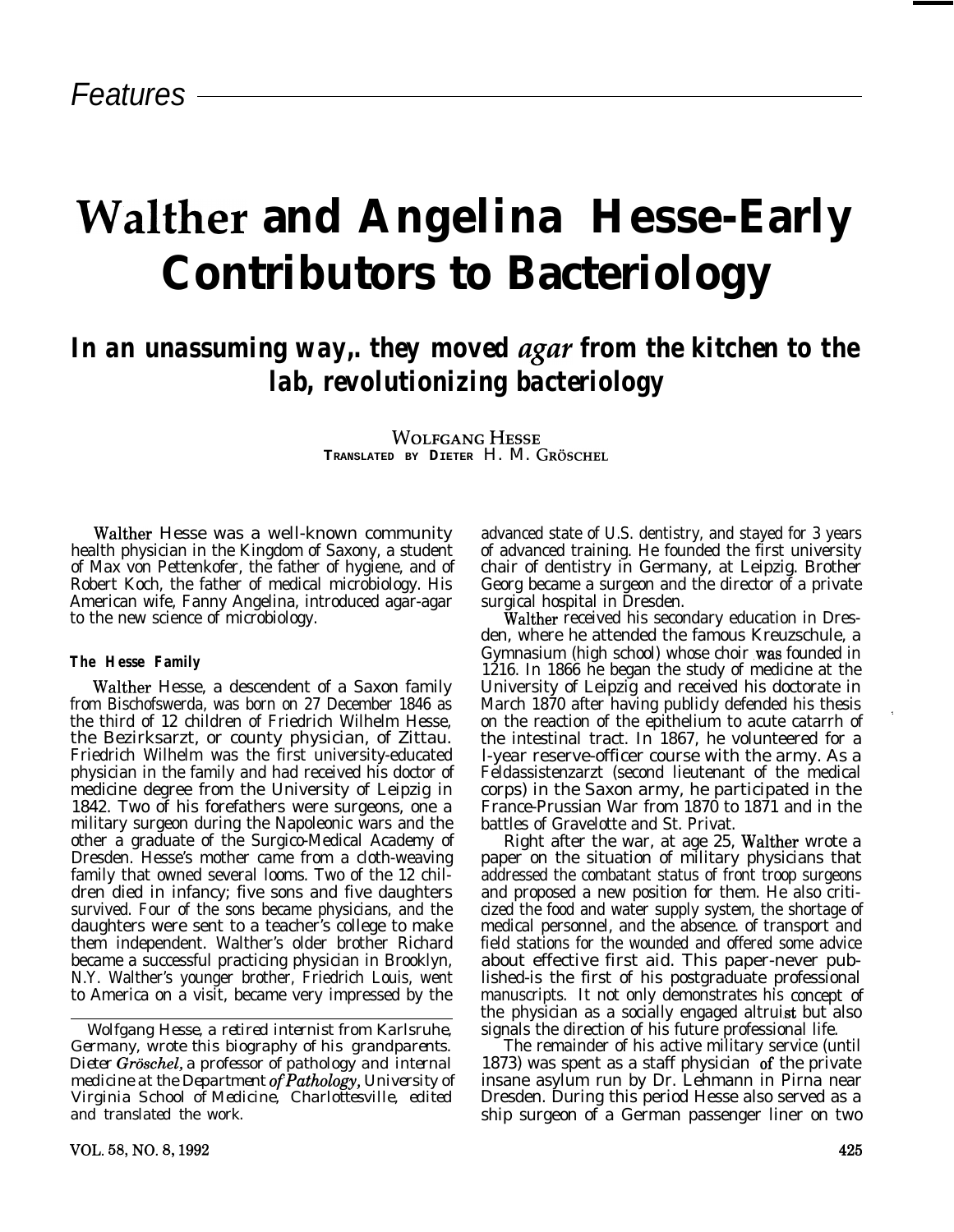round-trips to New York (November 1872 to February 1873). Upon his return, he published a paper about sea sickness that Professor Gavingel from Le Havre called the first rational, scientific publication on the subject. At home, he was recognized by the medical society of Zittau for his interesting observations and contributions. (The trichinosis he had acquired during his travels healed without residual problems.)

# **The Eilshemius Family**

While Walther visited New York, his brother Richard apparently introduced him to the Eilshemius family, including Fanny Angelina, whom he soon married.

Fanny Angelina was born on 22 June 1850 in New York, the daughter of an import merchant, Henry (Hinrich) Gottfried Eilshemius, and his wife, Cecile Elise. The Eilshemius family was of Dutch descent and originated near Emden, Frisia. Hinrich Gottfried, Fanny Angelina's father, emigrated to the United States in 1842 at age 24. He first settled in Hoboken, N.J., and in 1849 married Cecile Elise Robert, who came from a French-Swiss family in Lugano. They had 10 children; 5 died in their early years, and Fanny Angelina was the oldest. Hinrich, now Henry, was a successful importer of goods and was able to retire in his forties. In 1860 he

bought a 70.acre property, Laurel Hill Manor in North Arlington, N.J., near Kearny on the Passaic River. Here Fanny Angelina and her siblings grew up, and the girls learned from their mother and the servants the basics of housekeeping and cooking. When Angelina was 15, her parents sent her to a finishing school in Switzerland to study home economics and French.

After the Civil War it was common for rich Americans to spend the summer in Europe. In 1872, the Eilshemius family visited Switzerland, and Fanny Angelina and her sister, Eugenie, went on to Germany and to Dresden, where they met again with Walther Hesse. Dresden, the capital of Saxony, was a major attraction with its buildings, museums, galleries, and opera and was called Florence on the Elbe River. In the next summer, Walther Hesse and Angelina Eilshemius were engaged, and the wedding took place in Geneva on 16 May 1874.

# **Walther and Angelina Hesse in Saxony**

Walther Hesse practiced medicine in Zittau, where their first son (the author's father, Friedrich Henry, later a surgeon in Dresden) was born in 1875. In 1877 Walther was appointed Bezirksarzt (county physician) in Schwarzenberg im Erzgebirge (mountains between Saxony and Czechoslovakia), a major mining area and,



#### *Lina Hesse*

more recently, infamously known because of the bad working conditions in the uranium mines of the former Germ.an Democratic Repubiic. He spent more than 10 years there and was responsible for 83 villages. He visited these villages regularly by horse and buggy and occasionally also on foot.

His main responsibility was the care of sick miners who suffered from Bergkrankheit (mountain disease), later recognized as lung cancer and also known as Schneeberger Lungenkrebs (lung cancer of Schnee-

berg). After some preliminary studies, Walther published a comprehensive, widely accepted paper about this malignant miners' disease. Arsenic was considered the cause of the cancer at that time, as radioactive substances like uranium and radium had not been discovered yet. Minerals from the nearby St. Joachimtal/Jachymov mines later became the source of Marie Curie's radium.

Aside from the medical problems of the miners, Walther also concerned himself with the miserable working conditions in the mines and the substandard housing of the miners. He made numerous recommendations to the government to improve the miners' conditions, including the protection of the very young workers, as child labor was common at that time. Again his findings were published in a number of articles

ronmental hygiene, Walther went to Munich to study with the first chairman of a university department of To increase his 'knowledge of envihygiene, Max von Pettenkofer, in 1878 to-1879. With this experience, Walther worked for many years on the hygienic and public health aspects of the human environment and- published numerous articles. His primary interest was air quality, especially carbon dioxide content and dust contamination. The experiences in the mining villages turned his attention to the hygiene of habitations and schools, an interest that remained with him to his old age. His responsibility for mandatory smallpox vaccinations reflects his first professional dealings in the topic of microbiology.

# **Bacteriological Studies with Robert Koch**

Bacteriology initially interested Walther mainly because of its possible contribution to his environmental studies. In 1881 and 1882 he left his post as county physician to spend a sabbatical in Robert Koch's Kaiserliches Gesundheitsamt (Imperial Health Agency). There Walther conducted elaborate experiments on the microbial contamination of air, completing a long report in which he demonstrated his dedication to detailed work and patience. This research experience also broadened his abilities in environmental hygiene, and he continued to contribute to the developing med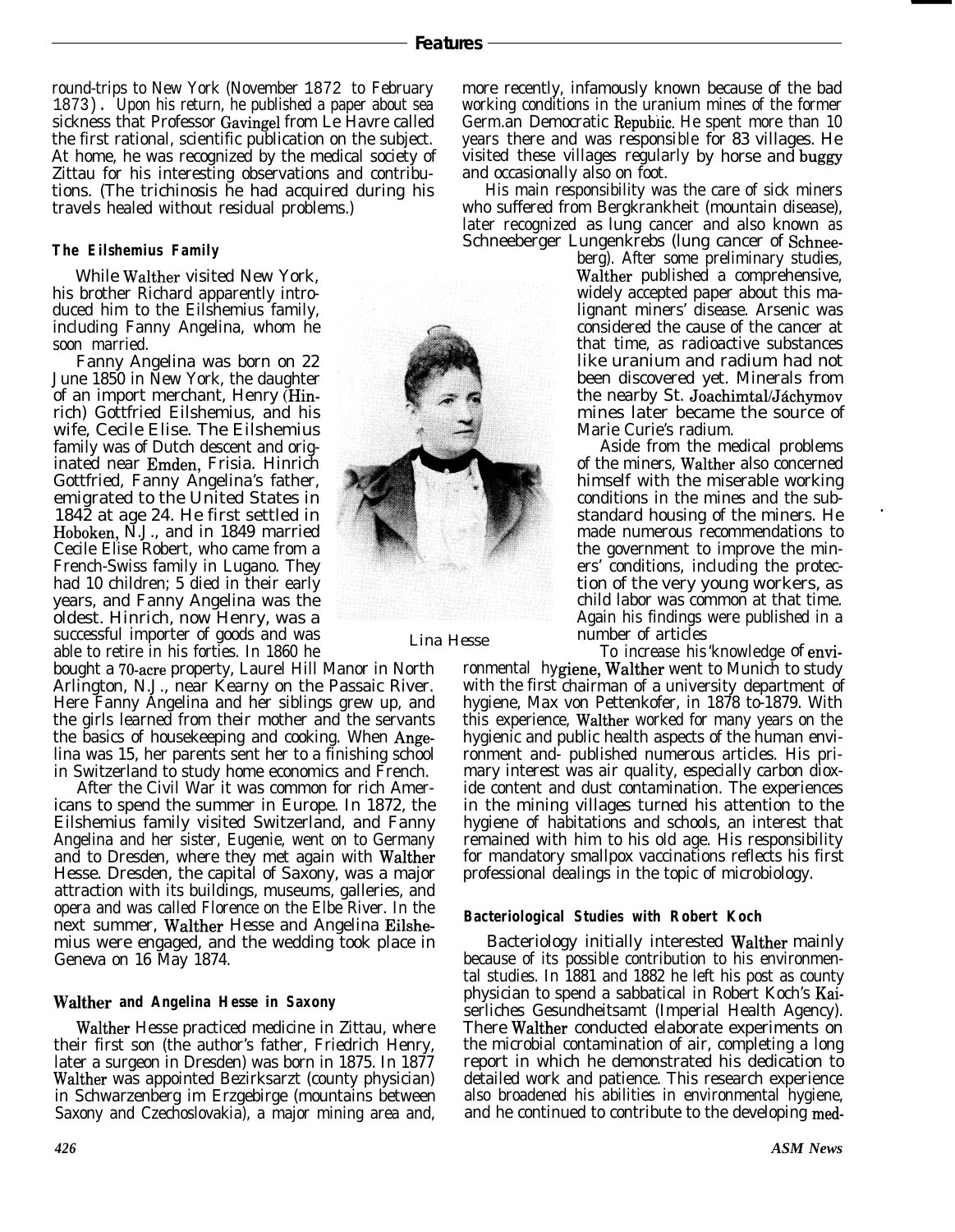ical field of hygiene, using the newly acquired skills in bacteriology.

To the studies of air quality, Walther added bacteriological examinations of drinking water, swimming pools, and treated wastewater. He made major contributions to the methods for quantitative bacteriological water testing. As his knowledge in the new field of bacteriology increased, he studied bacterial metabo- . lism and described several technical innovations, among others an anaerobe culture technique. Out-

breaks of communicable diseases, such as diphtheria, typhoid, bacillary dysentery, and cholera, in the Dresden area challenged him as a public health physician and bacteriologist to study the diseases in his laboratory. His contributions to the laboratory diagnosis of tuberculosis were recognized nationally (e.g., by Lydia Rabinowitsch) and internationally (by Theobald Smith) and were based on a new culture medium he had developed.

# **Lina Hesse as Technician and Illustrator**

Walther's wife, called Lina in the family, was his major supporter in many different projects. Aside from her duties in the house and in the education of three sons, she became well acquainted with Walther's scientific work and assisted him like a

present-day medical technologist. The profession was not then known. However, this period ushered in many changes for women in Germany, and they were just starting to step out of the domestic environment into professional life.

Working with her husband, Lina soon played a major part in the magnificent development of medical illustration. She was not the only talented artist of the family. Her grandfather was the-Swiss painter Leopold Robert, and her younger brother, Louis Eilshemius, achieved some fame as a New York painter. She used her talent to prepare drawings of microscopic preparations for her husband's publications. The last publication of Walther Hesse from 1908 described a quantitative method for the culture of intestinal bacteria with special attention to stools from typhoid fever patients. Lina drew pictures of the magnified colonies on agar plates during different growth phases and colored them with watercolors in a highly accurate way, indieating her thorough un.derstanding of bacteriology and microscopy. (The author is proud to possess his grandmother's original drawings.)

# **The Introduction of Agar-Agar**

Walther had major technical problems attempting to analyze microbial counts in air. In the summertime,

both Schwarzenberg and Dresden had temperatures that caused liquefaction of gelatin, the solid culture medium used to coat glass tubes used for the studies. Furthermore, gelatin-liquefying bacteria often destroyed the cultures. One day the frustrated scientist asked Lina why her jellies and puddings stayed solid at these temperatures. She told him about agar-agar.

Agar-agar had been known as a gelling agent in warm climates. For example, East Indian swallows use agar for making their nests-the bird's nests of the

famous Chinese soup. Lina had learned about this material as a youngster in New York from a Dutch neighbor who had immigrated from Java. The practical application of this kitchen secret was to bring major recognition to the Hesses, more today than during their lifetime. It contributed to Walther's success with his air studies, and it was an essential contribution to the development of modern bacteriology. The thermal stability of agar, its resistance to microbial enzymes, and the ability to sterilize the medium and store it for a long time permitted long-term cultures, especially important in tuberculosis research and diagnosis.

Walther reported this finding to Robert Koch, who immediately included the new medium in his studies of the tubercle bacillus. Although Koch mentioned agar-agar in a short sentence in his 1882 preliminary note

on the tubercle bacillus, he did so without giving credit to the source. Walther soon developed a tuberculosis nutrient agar with the firm of Heyden, Radebeul, that permitted him to observe growth on solid agar plates as soon as 2 to 3 days after inoculation.

In the Hesse family, this contribution to bacteriology was hardly ever mentioned. Lina never spoke about it, probably because she was a very unassuming person. She kept all of Walther's papers and documents out of love and respect for her husband and as part of her own contributions to his work. The Hesses never received any financial rewards for their "invention," nor did they ever consider exploiting the matter commercially. It would not have been "proper."

#### **Walther Hesse and Public Health**

In 1899 Walther went on a tour of northern Germany, England, and the United States to study public health installations. In Hamburg and Bremen he visited the waterworks and industrial and municipal sewage treatment plants and discussed special questions of domestic and industrial wastewaters. On 2 September he departed by ship to New York, where he visited several bacteriological institutes in the Parker Hospital and in the laboratories of the College of Physicians and Surgeons. He also inspected the new



*Walther Hesse*